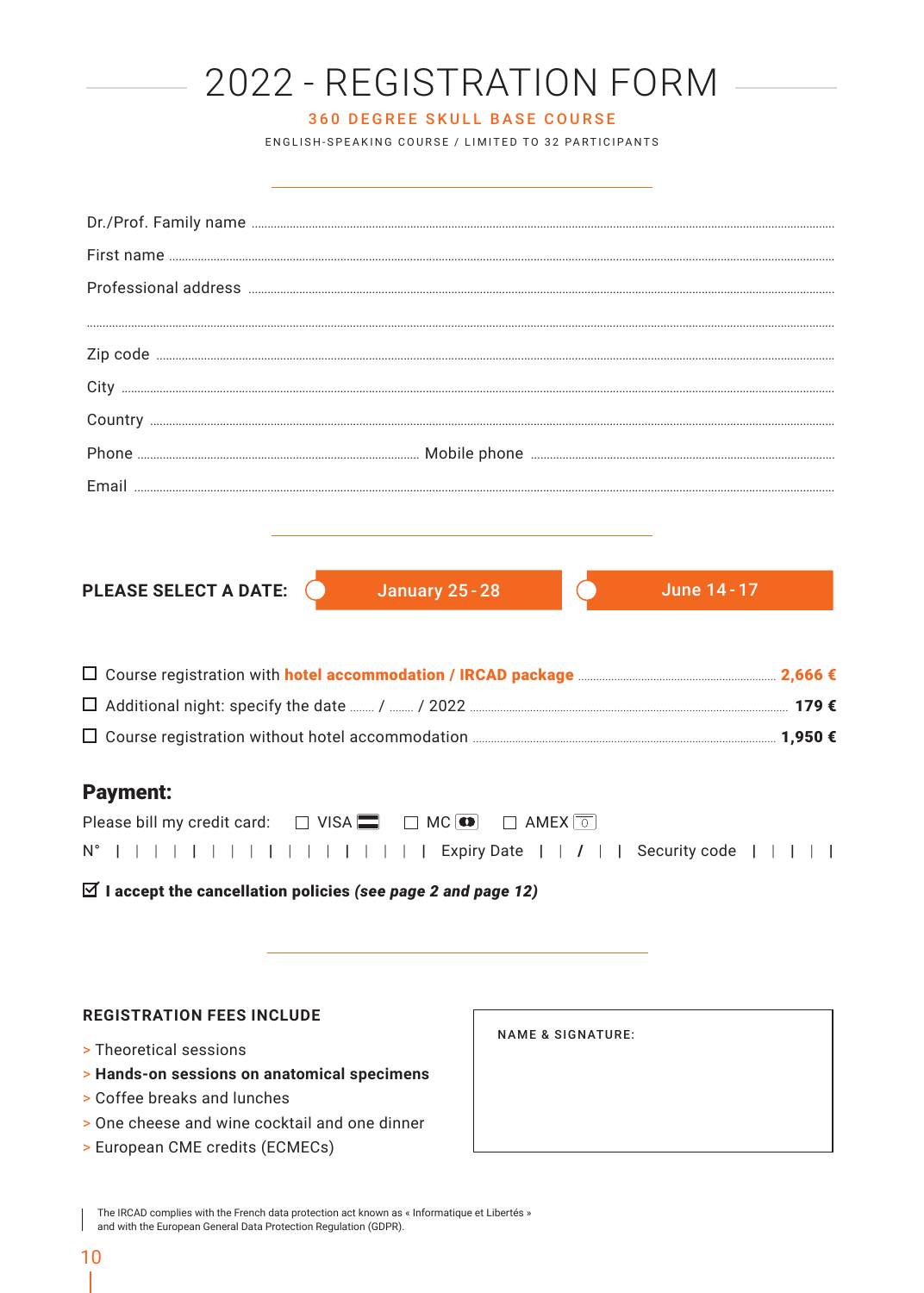

### **IRCAD: INNOVATION & EXCELLENCE FOR SURGERY**

The IRCAD offers an exceptional training facility, welcoming over 6,200 surgeons a year from all surgical specialities. It is considered one of the leading surgical education providers in the world in the field of minimally invasive surgery. With the world's top experts, the perfect mix between theoretical sessions and hands-on practice, and the latest generation of robots, this IRCAD experience will answer all your needs.

## **FULL IMMERSION IN SKULL BASE SURGERY**

Join our 4-day course dedicated to microscopic and endoscopic approaches to the skull base. This full immersion workshop is intended for neurosurgeons, ENT specialists, fellows and residents in training from the world over. It has been structured to provide didactic lectures and surgical video demonstrations all broadcasted on a 3D screen, and over 27 hours of hands-on practice on cadavers including dissection sessions covering a broad spectrum of transcranial keyhole, endoscopic, endonasal and combined approaches.

A panel of world-renowned leaders in this field of expertise will deliver lectures focusing on skull base anatomy, transcranial, endoscopic-assisted and endoscopic endonasal approaches as well as therapeutic strategies for skull base lesions.

These topics include acoustic neuroma, microvascular decompression, radiosurgery for skull base lesions, pediatric skull base neurosurgery, brainstem cavernomas, chordomas, revascularization and reconstruction techniques.

### COURSE CANCELLATION POLICY

Should you wish to cancel or postpone your registration, please notify us by email at: cancellation@ircad.fr.

Please note that no refund or postponement will be considered for any cancellation received less than 6 weeks before the course starts, even if Visa application has been denied.